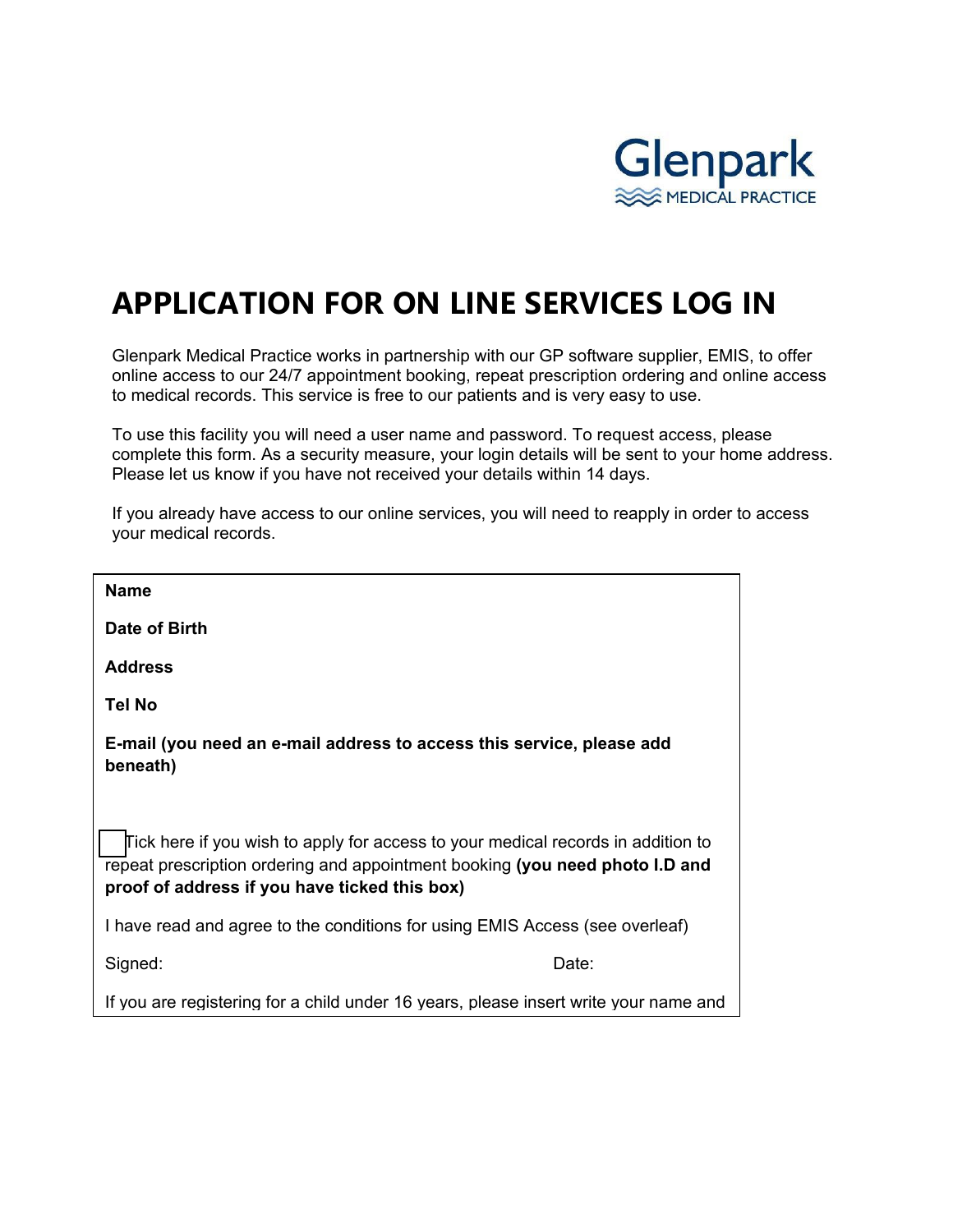# **Terms and Conditions of Use**

We feel that this service is of great benefit to our patients and it is offered free of charge. Our experience and feedback from patients has been very positive. However, there are a few things to note:

### **Availability and Liability**

The online service is run by our IT supplier, EMIS. We cannot accept responsibility or liability for direct or indirect loss resulting from the use or inability to use the service, howsoever caused. Nor can we offer guarantees that any of our online services will be available all the time.

Please be aware that you can only order repeat medications online. All medication requests may be refused at the discretion of the doctor (where this occurs it is almost always because of safety concerns, such as overdue a medication review, or you appear to be over ordering medication.)

# **Security**

EMIS uses a high degree of security to protect your confidential information whilst you use the service. However, due to the nature of the internet and the fact that the service is run by EMIS and not us, we cannot offer any warranty that the service is 100% secure.

You are responsible for keeping your login details secure. We recommend that you use a reliable and comprehensive security package on your computer that includes protection against identity theft.

## **Acceptable Use**

Use of EMIS Access is for personal use only. We will withdraw the facility to use EMIS Access on anyone who abuses the system. This includes, but is not limited to: accessing or attempting to access someone else's account; booking an appointment or ordering medication on someone's behalf (except for a child under 16 years), sending abusive or otherwise inappropriate messages; any illegal activity; any use or activity that blocks the use of the system to other patients; and booking appointments and then failing to attend without informing us in advance.

### **Privacy and Confidentiality**

We will never ask you for personal details by email.

Confidentiality is the bedrock of medicine. Except for very rare occasions where the law requires us to, we will not give out personal information to any third party.

These are a summary of the main points regarding the use of the service. By using the service you are also agreeing to the terms of service which can be found on the EMIS Access website.